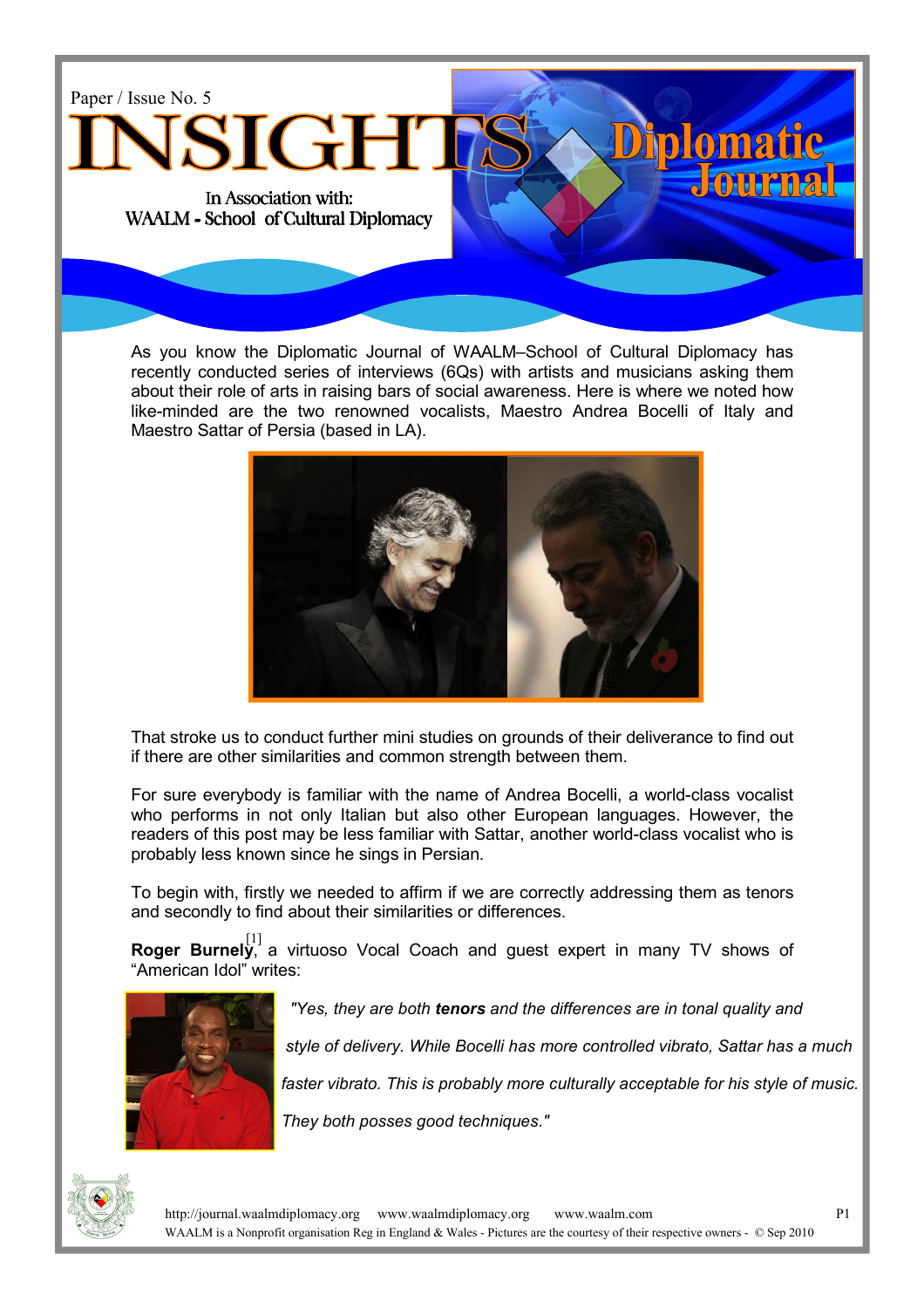[2]

On the comparison note, Dr. Patrick Hunt, Operatic Composer writes:



"The basic comparisons I might make between Bocelli and Sattar is not so much in musical technique or general musicality or even voice as it is a difference in subject matter and genre since both are tenors of great dynamic range and lyricism. As I understand his music (having also heard him in person in concert in London as well as in recordings), Sattar sings and is world famous for a range of mostly Persian art songs, Persian folk songs, traditional Persian love songs and Persian sophisticated "pop" and what could be termed Persian "Classical" songs in his modern interpretations. He may well be also singing other material I have not heard.

Bocelli, on the other hand, whom I have watched and heard in concerts as well, sings a range of European Classical light operatic lieder and art songs and love songs accompanied by live orchestra (often filmed in Romantic Italian places for PBS television specials) or in recording studios, as well as singing modern "pop" of a much higher standard of musicality than normal pop music (same as Sattar in this aspect).



It seems to me that Sattar sings for a mostly Persian global audience - there is a plangency and chromaticism of sanguine tragedy in his Persian love stories in song, whereas Bocelli sings for a mostly Italian global audience (especially those who understand Italian or who love Italian ambient). Bocelli's marketers - who also market his very sweet touching personality - probably aim for a more American audience and Sattar's beautiful voice could be marketed for the same audience if he performed more European art songs from Puccini and light opera.

Both are so famous in their respective genres that they can be recognized by one name only, which is an apt expression of their individual interpretive musical genius for what some might call *bel canto tenor style* even if dramatic opera is not their preferential music genre. Crossover music across genres is a more commercial fling among contemporary tenors as the late Pavarotti and Domingo have explored. Sattar is such an accomplished vocal musician and tone poet and his Persian genre music may be more difficult culturally in technical demand than crossover genres might demonstrate.

Both tenors have rare gifts and are much appreciated globally."

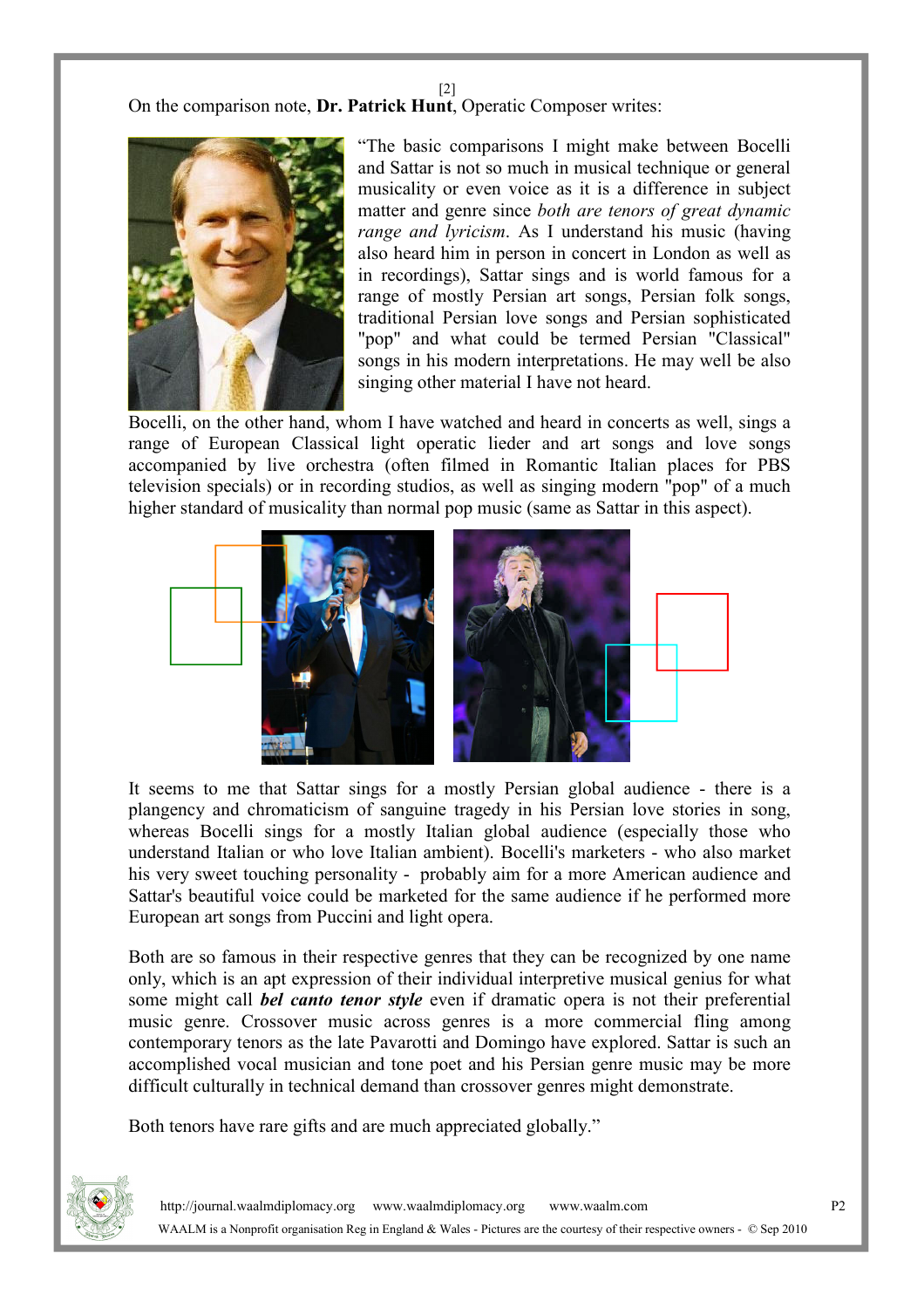For the linguistics aspect of this study, we consulted with **Dr. Kaveh Farrokh**, Linguist and Historian:



"We find amazing connections between Italy's Maestro, Andrea Bocelli and Iran's Maestro Sattar - both world-class tenors in their own right. Sattar and Bocelli display striking similarities in the way they *pronounce vowels*, and the stress and emphasis they place on intonations.

One of the most interesting aspects of linguistics is the role of emotion in delivering speech (generally known as "affect" in linguistics). What constitutes "affect" or "emotion"? This is of course a gigantic topic, but for professional tenors such as Sattar and Bocelli, these can constitute domains such as joy,

sadness, love (and/or adoration), lamentation and/or yearning (esp. over the loss of a loved one) and admiration. But world-class tenors such as Bocelli and Sattar have far more dimensions than just vocal prowess – at least in the linguistics sense.



Iran's Maestro Sattar – a world class tenor who, like Bocelli, displays an amazing command of linguistics (semantics, syntax, affect and other non-linguistic cues) resulting in the exemplary delivery of musical pieces.

Linguistics places great emphasis on the role of non-semantic cues, notably intonation in speech in concert with gestures and facial expressions (linguists often refer to these as Para-linguistic cues). It is these very cues that have so much impact on the delivery of words in music (be it Italian, Persian, English, etc.). Sattar and Bocelli deliver a powerful emotional tone in their music- they are able to do this by synthesizing highlevel technical linguistics (semantics or meaning of words and syntax or grammar) with an impeccable command of Para-linguistic cues."